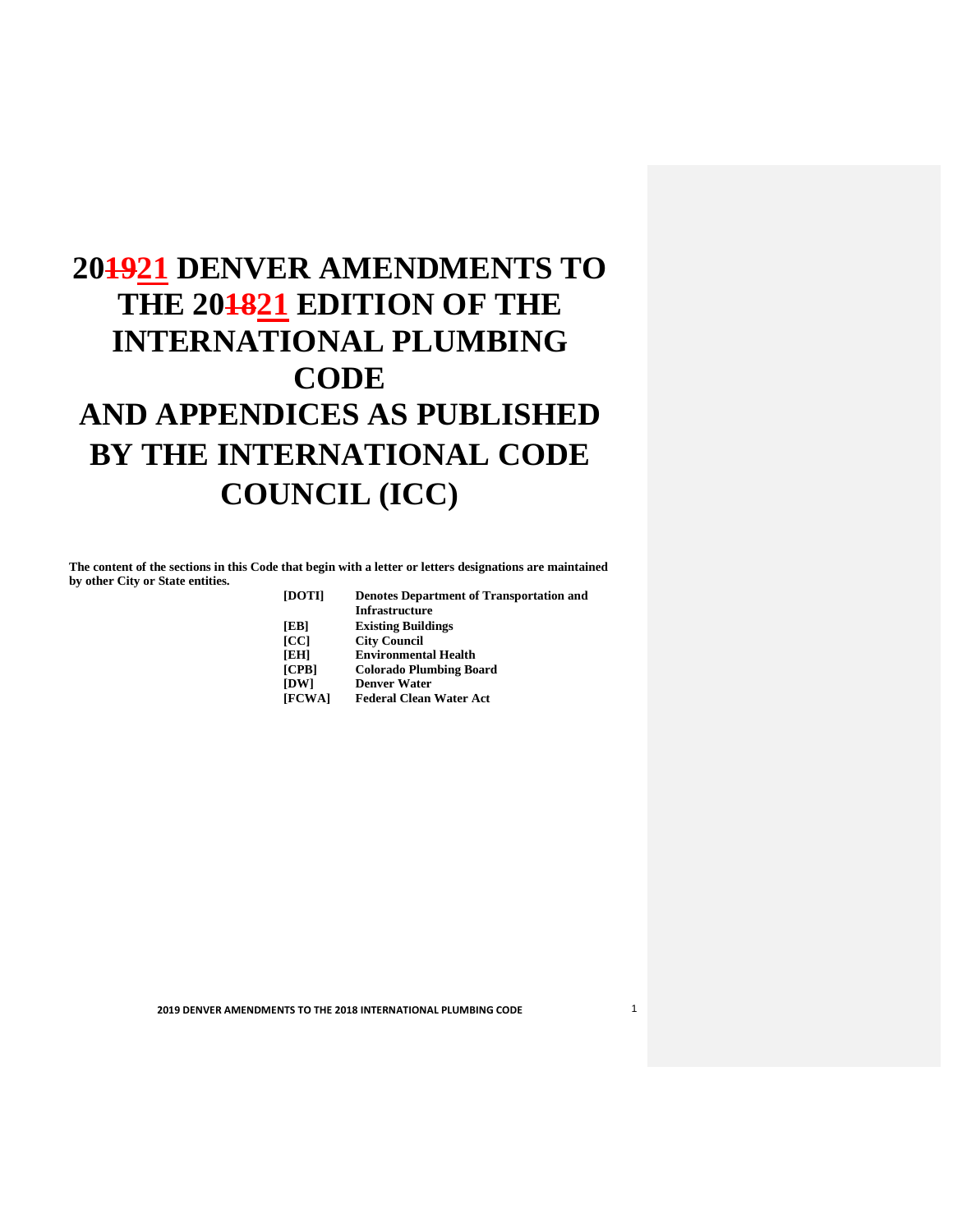# **CHAPTER 1 ADMINISTRATION**

 **SECTION 101** 

**GENERAL** 

 **Section 101.1 Title is amended by inserting "City and County of Denver" for the name of the jurisdiction.** 

 **Sections 103 through 106, 108 and 109 are amended by deleting these sections in their entirety. The "Administration of the 201921 Denver Building Code" provisions shall govern.**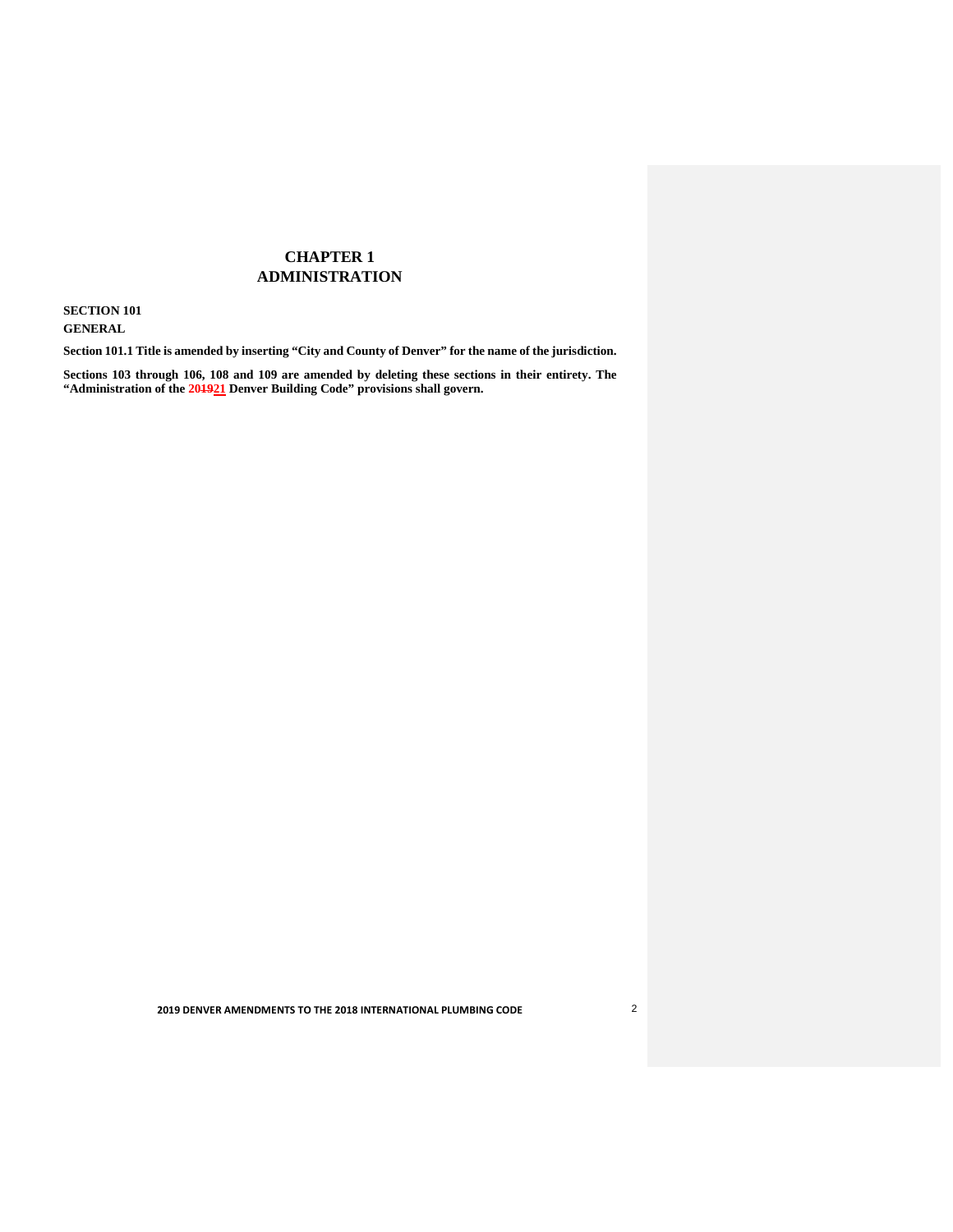# **CHAPTER 2 DEFINITIONS**

### **SECTION 202 GENERAL DEFINITIONS**

#### **Section 202 General definitions is amended by adding the following definition:**

 kitchen sink or lav. **SERVICE SINK**: A sink or receptor intended for custodial use that is capable of being used to fill and empty a janitor's bucket. Included are mop sinks, laundry sinks, utility sinks and similar fixtures but not a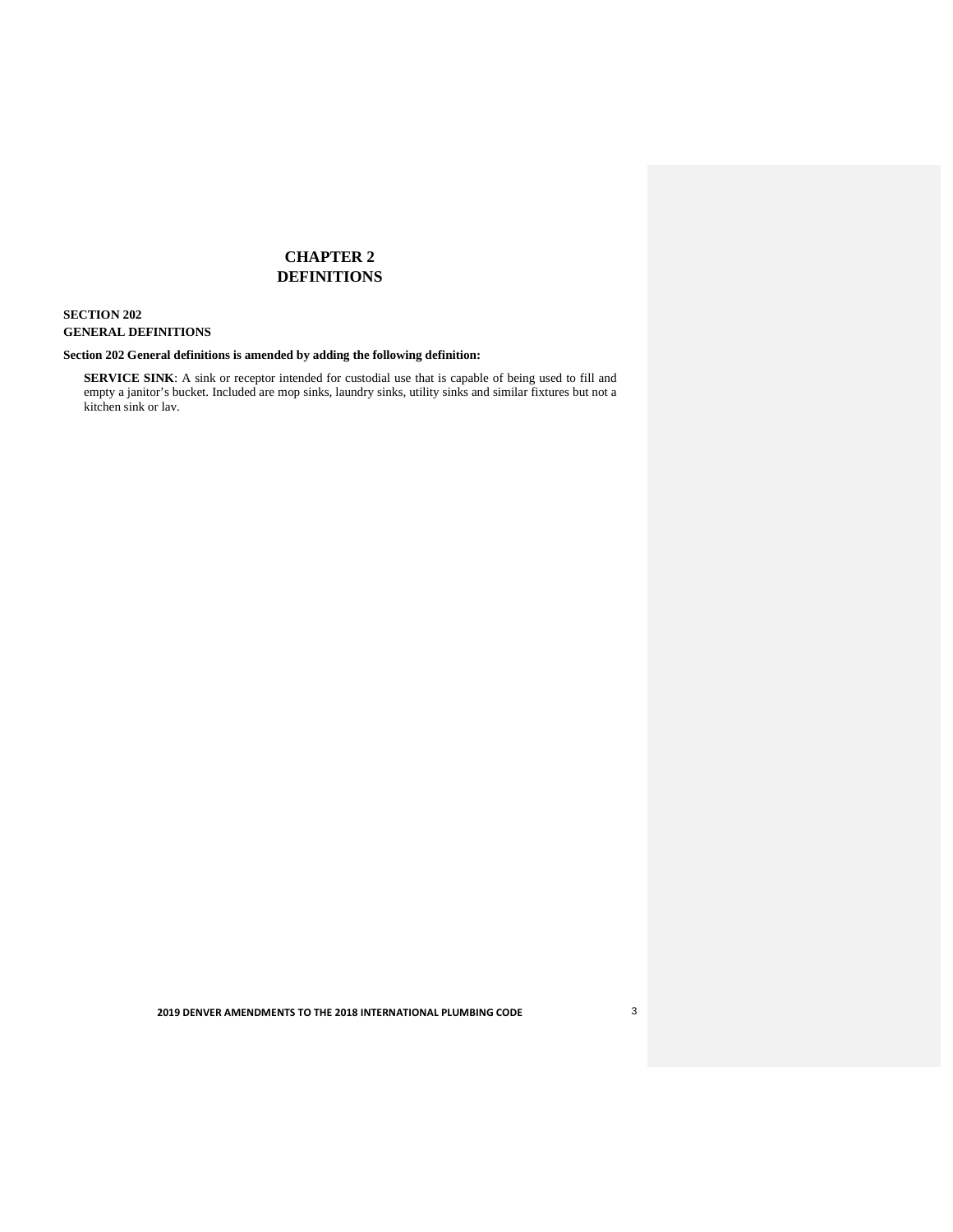# **CHAPTER 3 GENERAL REGULATIONS**

### **SECTION 301 GENERAL**

#### **[EB] Section 301.8 Existing buildings is added as follows:**

 not detrimental to the health or safety requirements of current occupancy or use. **301.8 Existing buildings.** Plumbing in existing buildings may have their use continued, if such use was legal at the time of enforcement of the Plumbing Code in force at the time of construction and such use is

 Any change in the use or occupancy of any existing building or structure shall comply with the provisions of the *International Plumbing Code*. Any deviations may be *approved* by the *building official* if they are determined to not be detrimental to health or safety requirements.

#### **SECTION 306**

#### **TRENCHING, EXCAVATION AND BACKFILL**

#### **[DOTI] Section 306.2.4 Trench safety is added as follows:**

 **306.2.4 Trench safety.** All excavations shall follow guidelines as required by OSHA.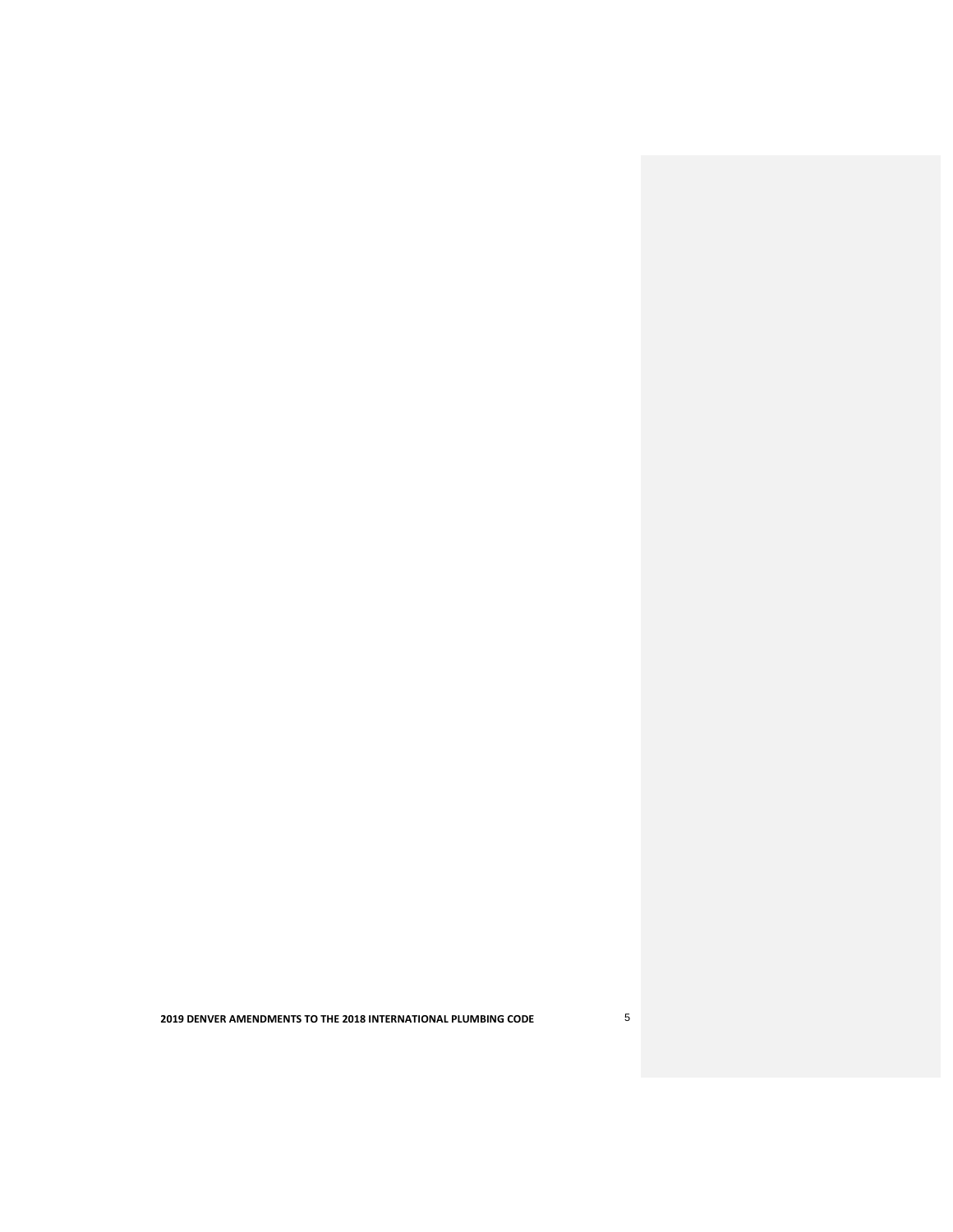# **CHAPTER 4 FIXTURE, FAUCETS AND FIXTURE FITTINGS**

### **SECTION 401 GENERAL**

#### [CC] Section 401.3.1 Rain sensing is added as follows:

**401.3.1 Rain sensing.** An *approved* rain sensing system shall be installed on all new automatic lawn sprinkler  systems. Said rain sensing system shall be capable of turning the lawn sprinkler system off in the event adequate rain has fallen.

#### [CC] Section 401.3.2 Metering is added as follows:

**401.3.2 Metering.** Each individual dwelling unit shall be metered in such a way that all water used by said dwelling unit can be recorded and billed. The maintenance and repair of said meters shall be the responsibility of the owner of the metered property.

### **Exception:**

Where individual dwelling units are served by a domestic central water heating system.

### **SECTION 403 MINIMUM PLUMBING FACILITIES**

### **Section 403.1.1 Fixture calculations is amended by adding replacing exception 2 as follows**

### **Exceptions:**

2. Calculations of fixtures provided in toilet and bathing rooms identified as all-gender shall be permitt  $\frac{\text{keep }t}{\text{A117}}$ . sum fractional numbers for each sex and then round up to the next whole number. Fixtures shall cont equally to the number of male and female fixtures required. For occupancies where the required numb **Commented [SM2R1]:** Just copied exception 2 from IBC female fixtures is more than the required number of male fixtures, the additional fixtures are permitted  $\frac{2902.1.1 \text{ for consistency.}}{2002.1}$ provided in all-gender facilities.

#### **Section 403.1.2 Single-user toilet facility and bathing room fixtures is replaced in its entirety as follows:**

 **403.1.2 Toilet and bathing room fixture designation.** Toilet and bathing fixtures shall be located in single-user or multi-user toilet and bathing rooms and shall be identified for use by sex or gender in accordance with Section 2902.1.2.1 and Section 2902.1.2.2 of the *International Building Code*.

 **403.1.2.1 Single-user toilet and bathing rooms.** A single-user toilet and bathing room shall contain not more than one water closet, one bathtub and one shower. Plumbing fixtures provided in single-user toilet and bathing rooms shall contribute toward the total number of required plumbing fixtures as calculated per Section 2902.1.1 Exception 2 of the *International Building Code*. Single-user toilet and bathing rooms, including family or assisted-use toilet and bathing rooms shall be identified for use by all genders. Toilet fixtures shall not be in separate compartments.

 **Exception:** In addition to a single water closet, one child-height water closet and one urinal shall be permitted to be located in a single-user toilet or bathing room. Not more than one water closet provided for each single-user toilet or bathing room shall contribute toward the total number of required plumbing fixtures.

 **2019 DENVER AMENDMENTS TO THE 2018 INTERNATIONAL PLUMBING CODE** 6

 **Commented [SM1]:** This exception is different than the new Exception 2 in the IPC. Would suggest deleting first sentence of new exception and replacing it with this, but keep the second part of the IPC exception that deals with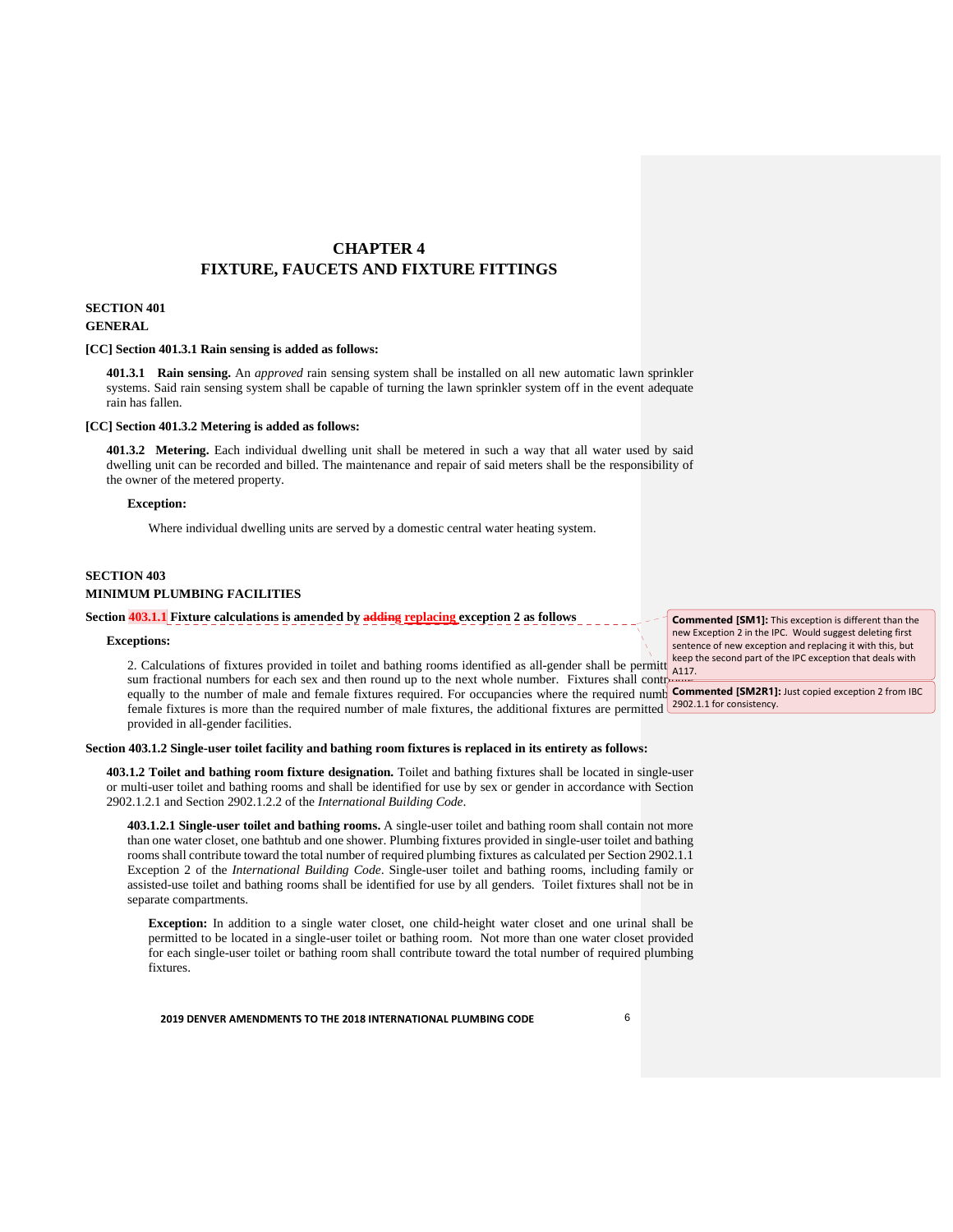**403.1.2.2 Multi-user toilet and bathing rooms.** Multi-user toilet and bathing rooms with not less than two water closet compartments, or one water closet compartment and one urinal, or two bathing fixtures shall be provided as separate male and female facilities. Plumbing fixtures provided in multi-user toilet and bathing rooms shall contribute toward the total number of required plumbing fixtures for the sex to which they are designated.

 **Exception:** Multi-user toilet rooms complying with Section 2902.7 of the *International Building Code*. shall be permitted to be identified for use by all genders. Water closets and lavatories provided in multi- user toilet rooms identified for use by all genders shall contribute toward the total number of required plumbing fixtures as calculated per Section 2902.1.1 Exception 2. Where both separate and all-gender facilities are provided, separate independent multi-user male and female facilities shall be provided.

#### **Section 403.1.3 Lavatory distribution is replaced as follows:**

 **403.1.3 Lavatory Distribution.** Where two or more toilet rooms are provided, the required number of lavatories shall be distributed proportionally to the required number of water closets. The required lavatories shall be permitted to be located within water closet compartments provided not less than the larger of one-half of the required lavatories or two lavatories shall be located outside of the water closet compartments.

#### **Section 403.2 Separate facilities and its exception is replaced in its entirety as follows:**

 **403.2 Minimum number of toilet facilities and bathing rooms.** Where plumbing fixtures are required, a minimum of two *accessible* toilet facilities and two *accessible* bathing rooms shall be provided. Section 1109.2 Exception 3 of the *International Building Code* to *accessible* toilet facility and bathing rooms requirements shall not apply to the two *accessible* toilet facilities and bathing rooms required by this section.

 **Exceptions:** The minimum number of two toilet facilities and two bathing rooms shall not be required for the following:

- 1. *Dwelling units* and *sleeping units*.
- 2. Structures or tenant spaces with a total occupant load, including both employees and customers, of 15 or fewer shall have not less than one *accessible* toilet and bathing room.
- 3. Mercantile occupancies in which the maximum occupant load is 100 or fewer shall have not less than one *accessible* toilet room.
- 4. Business occupancies in which the maximum occupant load is 25 or fewer shall have not less than one *accessible* toilet room.

#### **Section 403.2.1 Family or assisted-use toilet facilities serving as separate facilities is deleted in its entirety.**

### **[EH] Sections 403.3.2 "Prohibited toilet room location" shall be amended by adding the following to the last sentence:**

 Access to toilet rooms shall not be through food preparation areas, food storage areas, or ware washing or utensil storage areas, except for toilet rooms provided exclusively for the use of employees who primarily work in the food preparation area.

#### **Section 403.3.6 Door locking is replaced in its entirety as follows:**

 **403.3.6 Door locking.** Door locking of toilet rooms, bathing rooms and toilet compartments shall comply with this section.

 **403.3.6.1 Multi-user toilet and bathing rooms.** Where provided, an egress door for the room shall not be lockable from the inside of the room.

 **403.3.6.2 Single-user toilet and bathing rooms.** The egress door for the room shall be lockable from the inside of the room for privacy. The privacy lock shall be in accordance with Sections 1010.1.9.1 and 1010.1.9.2 of the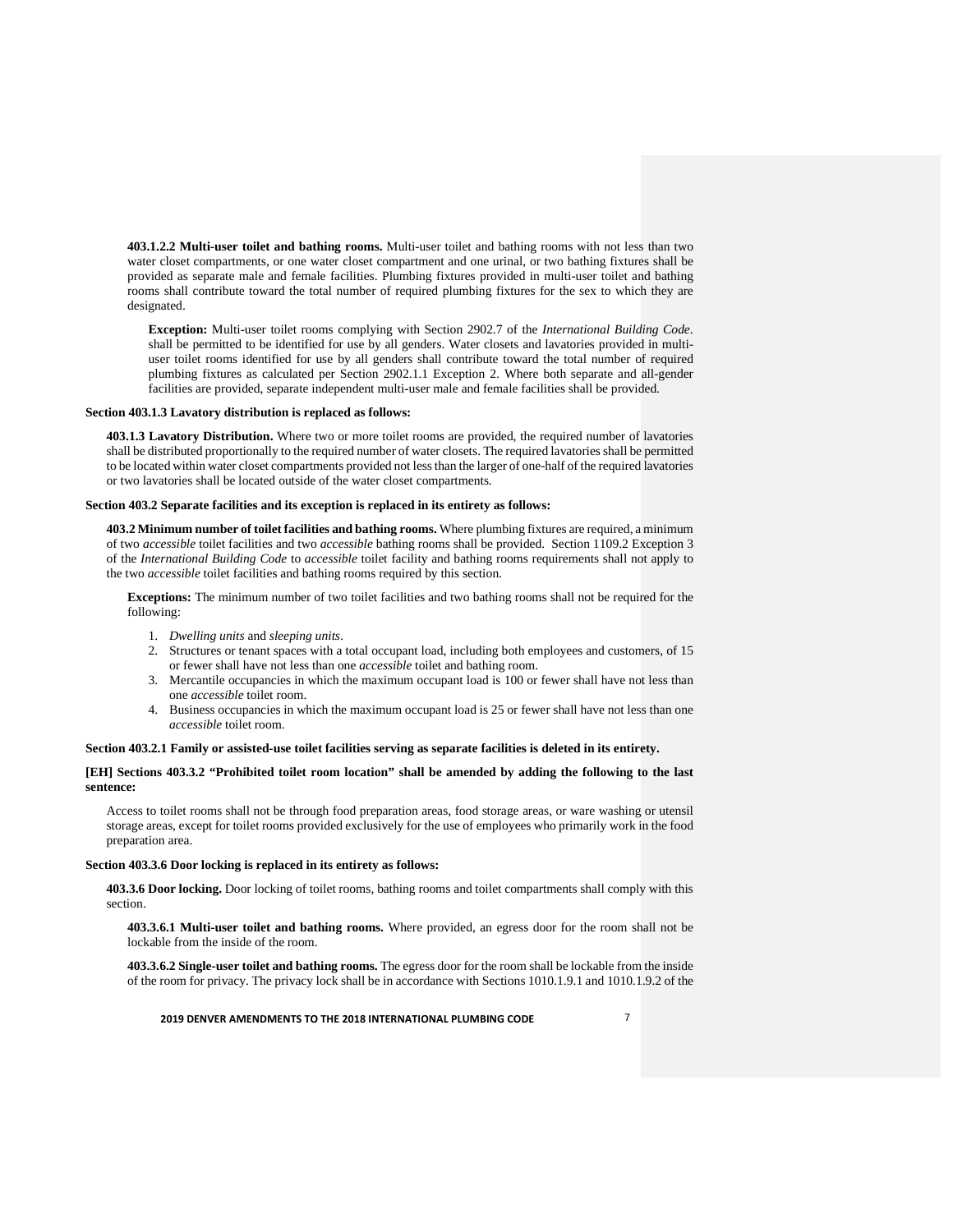#### *International Building Code*.

### **Exceptions:**

- 1. Privacy locking shall not be required in sleeping units or dwelling units.
- 2. Where *approved* in Group I occupancies, toilet room privacy is not required where care recipients or detainees require observation for clinical or security reasons.

**403.3.6.3 All-gender multi-user toilet rooms toilet compartment doors.** Toilet compartment doors in all gender multi-user toilet rooms shall have a privacy lock that has an indicator which notifies occupants on the exterior side of the door when the door is secured from the inside of the compartment.

#### **Section 403.4. Signage is replaced as follows (subsection remains unchanged):**

403.4 Signage. Required public facilities shall be provided with signs that designate the sex or gender as req **Commented [SM3]:** See IBC P2902.4 signage. by Section 2902.1.2. of the *International Building Code*. Signs shall be readily visible and located near the entrance to each toilet facility or bathing room. Signs for accessible toilet and bathing room facilities shall comply with Section 111<sup>1</sup>2 of the *International Building Code*.

# **[EH] Section 403.86 Location of service sinks is added to the end of Section 403.6as follows: Commented [SM4]:** New Section added to IMC on

**[EH] 403.8Location of service sinks.** Service sinks are required on each floor where toilet facilities are properties as defined below: sinks to this location and just added language to this location and just added language to the end of end of end of end of end of end of end of end of end of end of end of end of end of end of end of end as defined below:

- 1. In food service facilities and occupancies,
- 2. In Group R occupancies that have food, drink, or ice for consumption or handling.

### Section **403.67** All-gender multi-user toilet rooms and its subsections are added:

**403.67 All-gender multi-user toilet rooms.** Where all-gender multi-user toilet rooms are provided, they shall be in accordance with this Section.

 **403.6.1 Minimum number of fixtures.** All-gender multi-user toilet rooms shall contain not less than six toilet compartments and three lavatories.

 **Exception:** Where a single-user toilet room is clustered at a single location with an all-gender multi-user toilet room, the all-gender multi-user toilet room shall be permitted to contain not less than three toilet compartments and two lavatories.

 **403.6.2 Clearance.** Toilet rooms shall be provided with a minimum clearance of not less than 60 inches (1 524 mm) between all opposing toilet compartments, walls, and lavatories.

**Exception:** Circulation areas serving not more than one plumbing fixture.

 **403.6.3 Toilet compartments.** Water closets shall each be provided in individual compartments. Compartments shall be permitted to include walls, partitions and doors and shall begin at the floor and extend to the finished ceiling, have no sightlines when the door is in the closed position and have a lockable door in accordance with Section 2902.3.6.3 of the *International Building Code*. A urinal shall be permitted only within a water closet compartment; such urinal shall not contribute towards the total number of required plumbing fixtures.

# **Exceptions:**

- 1. Compartment door undercuts shall be permitted to be not more than 0.5 inches. (13 mm).
- 2. Air transfer grills at the entrance side of a compartment shall be allowed where they are provided

 **2019 DENVER AMENDMENTS TO THE 2018 INTERNATIONAL PLUMBING CODE** 8

 **Commented [SM5]:** New IMC Section 403.6 Service Sink Location. This 403.6 and subsections will now be 403.7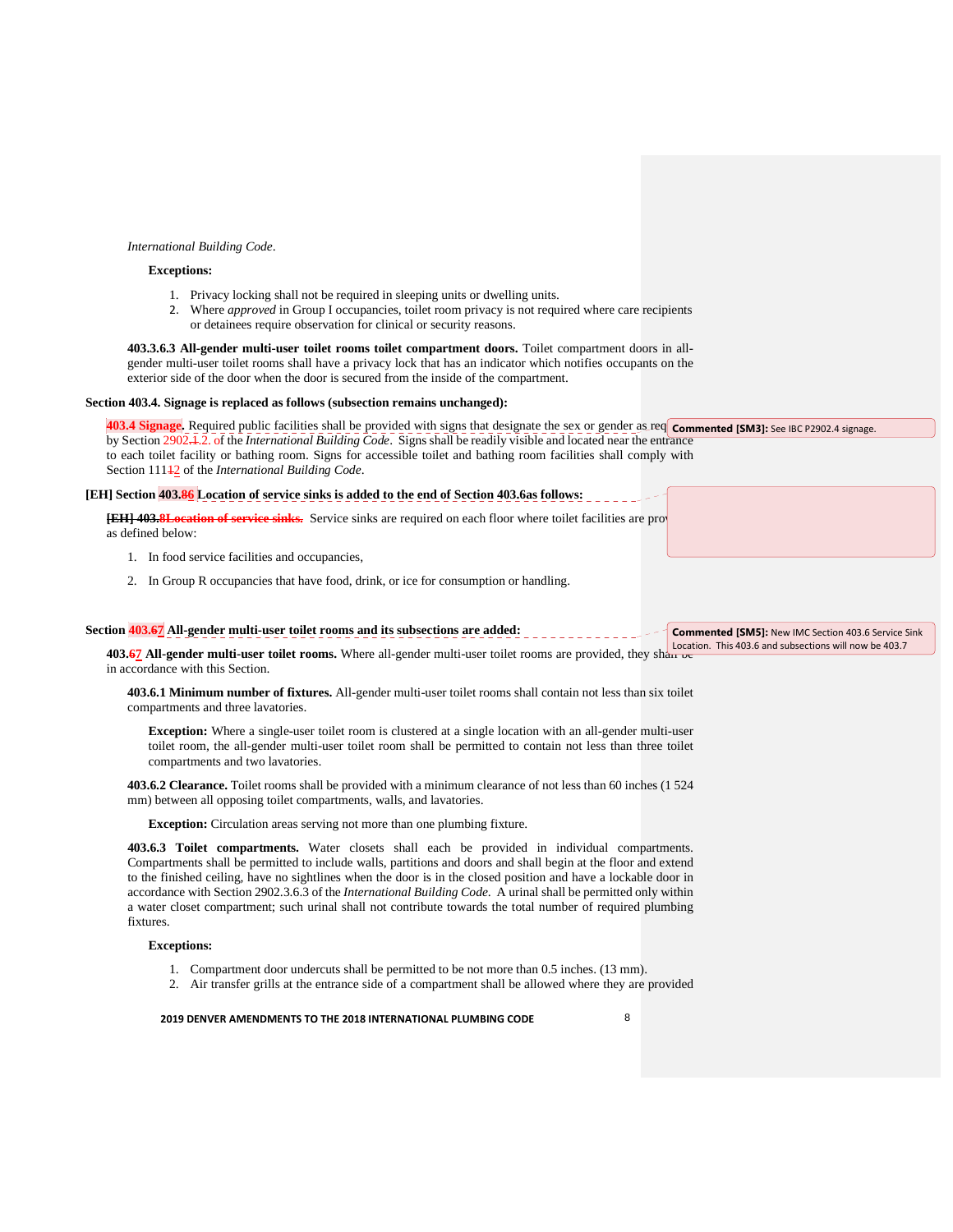at a height not less than 80 inches (2 133.6 mm).

3. Partial-height toilet compartments are permitted where they begin at a height not more than 4.5 inches (114.3 mm) and extend to a height not less than 96 inches (2 438.4 mm) above the finished floor surface.

| [EH] Section 403.78 Toilet room accessories is added as follows:                                                  | Commented [SM6]: New 403.6 section made this section |
|-------------------------------------------------------------------------------------------------------------------|------------------------------------------------------|
| <b>[EH]</b> 403.78 Toilet room accessories. A minimum of one hand-drying facility shall be provided in each tonce | $\mid$ now become 403.8.                             |

room where lavatories are provided.

#### **Section 403.9 Drive-in facilities is added as follows:**

 **403.9 Drive-in facilities.** In addition to plumbing facilities otherwise required by Section 2902.1 of the *International Building Code*, public toilet facilities shall be provided to serve an occupant load equal to twice the number of parking stalls provided at drive-in restaurants and drive-in movie theaters.

### **SECTION 410 DRINKING FOUNTAINS**

#### **Section 410.4 Substitution is replaced as follows:**

 **410.4 Substitution.** Where restaurants provide drinking water in a container free of charge, drinking fountains shall not be required in those restaurants. In other occupancies where drinking fountains are required, water dispensers shall be permitted to be substituted for not more than 50 percent of the required number of drinking fountains that are in excess of the one high and one low drinking foundation required by Section 410.3.

# **SECTION 416**

# **FOOD WASTE DISPOSER UNITS**

#### **Section 416.2 Domestic food waste disposer outlets is replaced as follows:**

 **416.2 Domestic food waste disposer outlets.** Domestic food waste outlets may be 1 ½ inch but shall be connected to a drain of at least 2-inch in diameter.

#### **Section 416.3 Commercial food waste disposer waste outlets is replaced as follows:**

 **416.3 Commercial food waste disposer waste outlets.** Commercial food waste disposers shall be connected to a drain not less than 2 inches in diameter. Commercial food waste disposers shall be connected and trapped separately from any other fixtures or sink compartments.

#### **[DOTI] Section 416.3.1 Discharge into grease interceptor is added as follows:**

 **416.3.1 Discharge into grease interceptor.** All food waste disposals in commercial kitchens shall be connected to and discharge into the grease interceptor.

**Exception:** Vegetable preparation area disposal may discharge to either sanitary or grease waste system.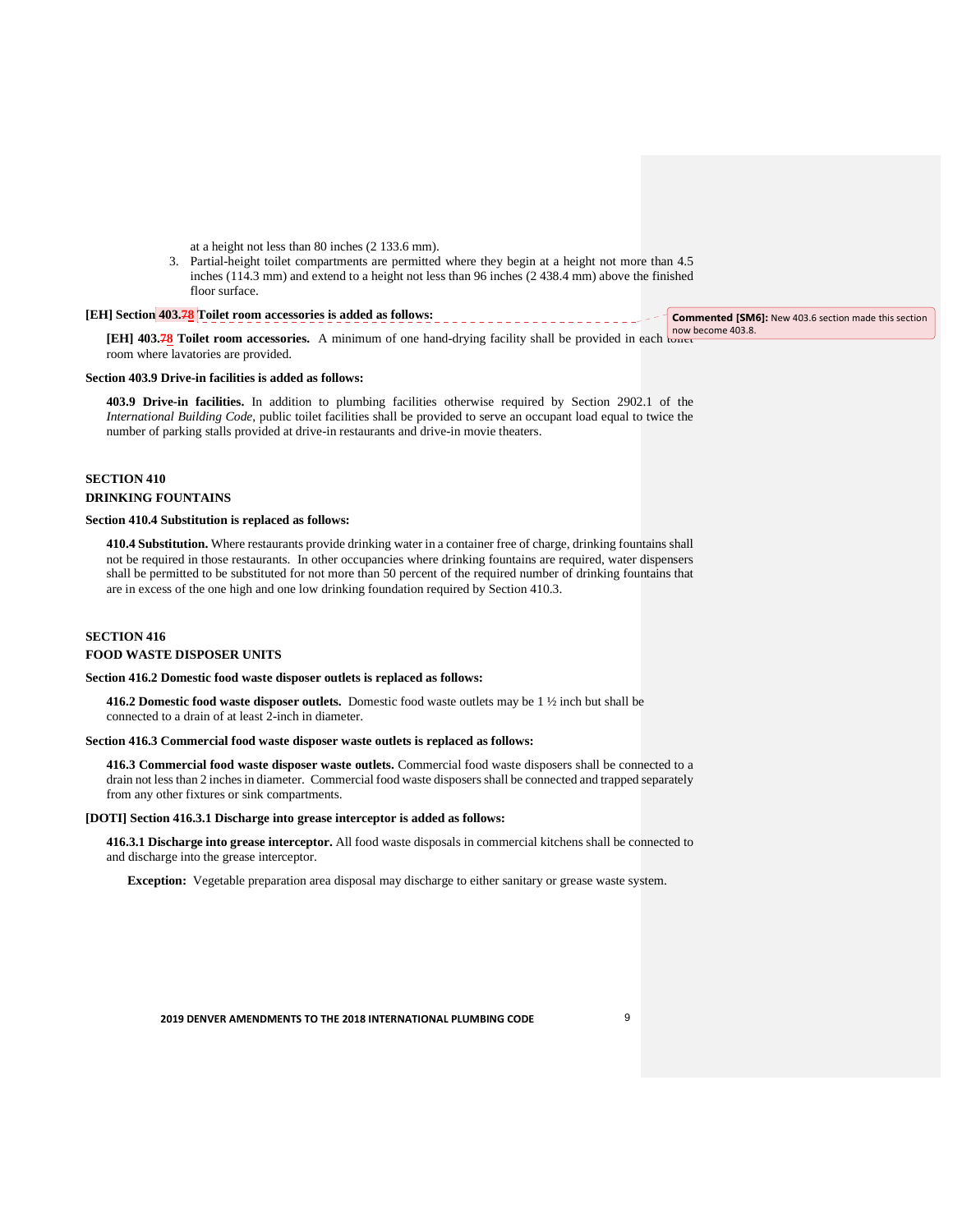# **CHAPTER 5 WATER HEATERS**

# **SECTION 501**

# **GENERAL**

### **Section 501.2 is amended by adding the following:**

 When the heating system is inactive, one of the following methods of preventing stagnation of the water shall be employed:

- 1. The heating coil circulation pump shall be cycled on with valves open every 12 hours for a minimum of 5 minutes.
- 2. Other methods *approved* by the *building official*.

### **Section 501.7.1 ASME label required is added as follows:**

 **501.7.1 ASME label required.** When heated by steam or any other indirect means, hot water storage tanks shall comply with ASME construction requirements and bear the ASME label if nominal water containing capacity is 120 gal. or greater, or if either of the following limitations are exceeded: heat input of 200,000 Btu/hr; water temperature of 210° F.

# **SECTION 502**

# **INSTALLATION**

### **Section 502.2 Rooms used as a plenum is amended by adding an Exception:**

# **Exception:**

 The water heater is a direct-vent appliance installed in accordance with the conditions of the listing and the manufacturer's instructions.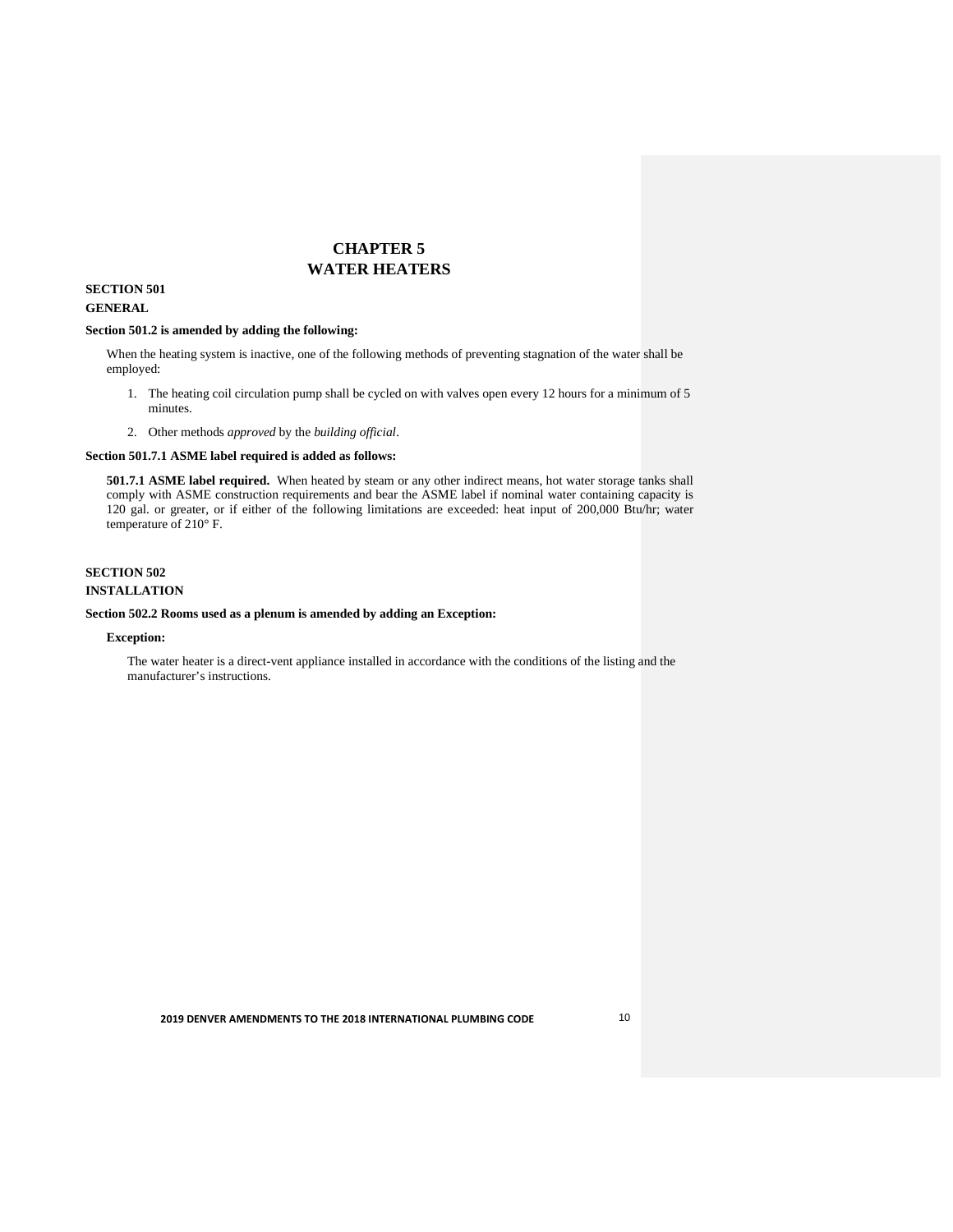# **CHAPTER 6 WATER SUPPLY AND DISTRIBUTION**

# **SECTION 603 WATER SERVICE**

#### **[DW] Section 603.1 Size of water service pipe is replaced as follows:**

 **603.1 Size of water service pipe.** The water service pipe shall be sized to supply water to the structure in the quantities and at the pressures required in this code. The minimum diameter of water service pipes shall be ¾ inch (19 mm). The service line shall remain the same size from tap through meter, then may be increased in size thereafter.

#### **SECTION 608**

#### **PROTECTION OF POTABLE WATER SUPPLY**

#### **[DW, FCWA] Section 608.1.1 Backflow devices is added as follows:**

 **608.1.1 Backflow devices.** Backflow devices installed in water service lines shall be inspected and maintained per Denver Water/State of Colorado Clean Water Act, and the Colorado Cross-Connection Control Manual, most recent edition, as published by the Colorado Department of Public Health and Environment Water Quality Control Division.

 **Section 608.78 Valves and outlets prohibited below grade is amended by adding Exception 2 and numbering the existing Exception as Exception 1:** 

### **Exceptions:**

 2. Combination stop and waste valves may be installed underground if an *approved* means of removing wastewater from the seep hole is provided, such as a gravel bedding, etc.

Section 608.15.2.1 Relief port piping is **replaced** amended by adding the following sentence to the end of the **section as follows:** 

 $\overline{a}$ 608.15.2.1 Relief port piping. The preventer shall discharge to an *am* or create a nuisance. If this discharge is by means of a pump, the pump shall be sized to handle the maximulated Denver currently added. discharge of the device.  flow **608.15.2.1 Relief port piping.** The termination of the piping from the relief port or air gap fitting of a back **Commented [SM7]:** 608.15.2.1 expanded in 2021. preventer shall discharge to an *approved* indirect waste receptor or to the outdoors where it will not cause dansuggest keeping all of it and just adding the last sentence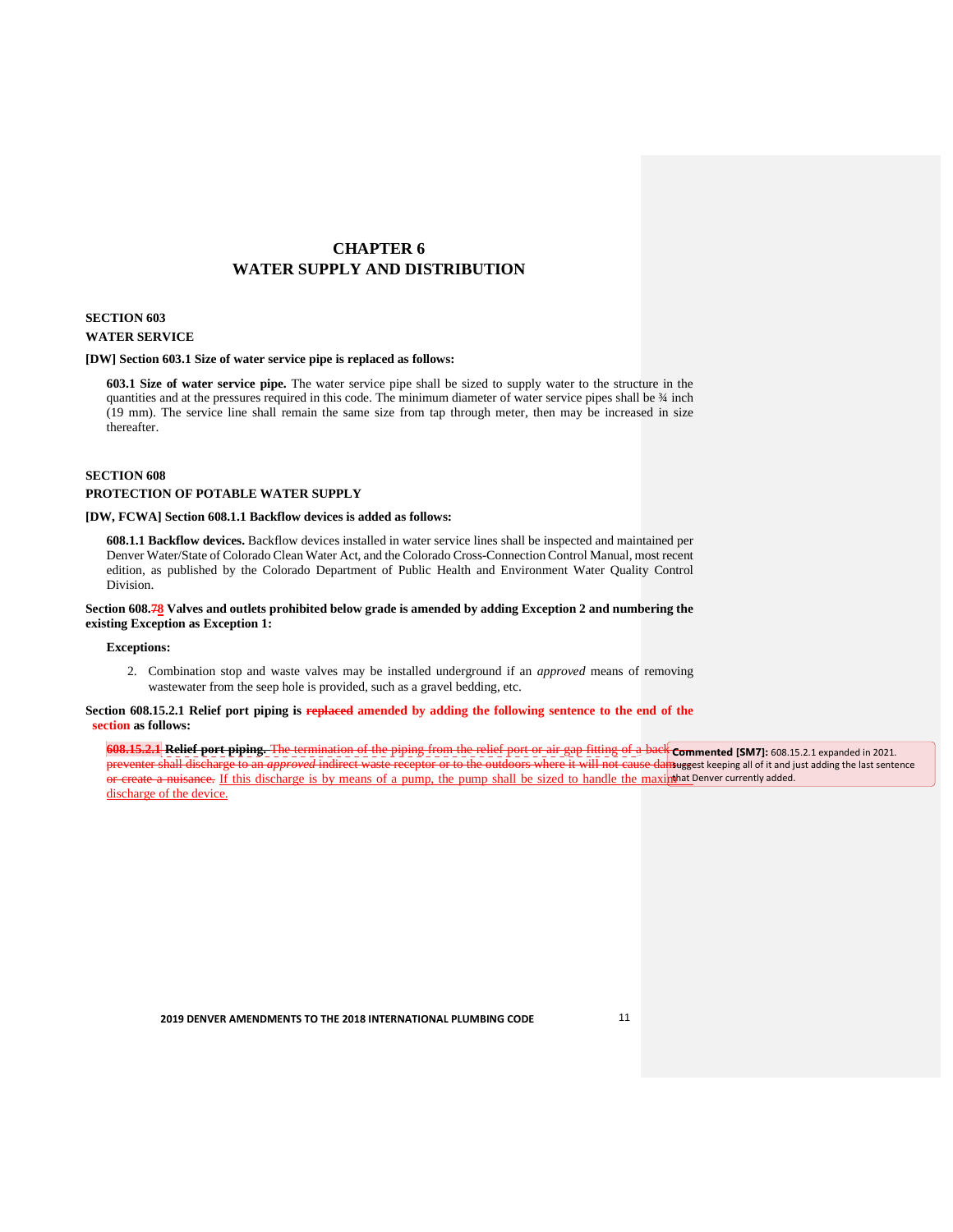# **CHAPTER 7 SANITARY DRAINAGE**

# **SECTION 703 BUILDING SEWER**

#### **[DOTI] Section 703.7 Slope of building sewer piping is added as follows:**

 **703.7 Slope of building sewer piping.** Building sewers shall be installed at uniform grade or slope. The minimum grade of building sewers shall be in accordance with Denver Wastewater Management Standards.

#### **SECTION 708**

# **CLEANOUTS**

#### **[DOTI] Section708.1.3 Building drain and building sewer junction is replaced in its entirety as follows:**

 **708.1.3 Building drain and building sewer junction.** There shall be a cleanout at the junction of the building sewer. An *approved* two-way cleanout shall be used and brought up to finished grade. Minimum size shall be 4" or as approved by Denver Waste Water Management.

#### **[DOTI] Section 708.1.4 Changes of direction is replaced in its entirety as follows:**

 **708.1.4 Changes of direction.** Cleanouts shall be installed at each change of direction of the building drain or horizontal waste or soil lines greater than 135 degrees (2.36 rad.). Where more than one change of direction occurs in a run of piping, only one cleanout shall be required for each 40 feet (12 192 mm) of developed length of the drainage piping.

# **SECTION 712 SUMPS AND EJECTORS**

#### **Section 712.4 Sewage pumps and sewage ejectors is amended as follows:**

 **712.4 Sewage pumps and sewage ejectors.** In public use occupancies, dual (duplex) sewage ejectors shall be required and shall be arranged to function independently in case of mechanical failure. All dual ejectors shall be alarmed to provide visual and/or audible notification of failure.

### **Exception:**

 A single ejector pump may be used in commercial application when it is used for a single use kitchen sink and/or dishwasher and/or disposer.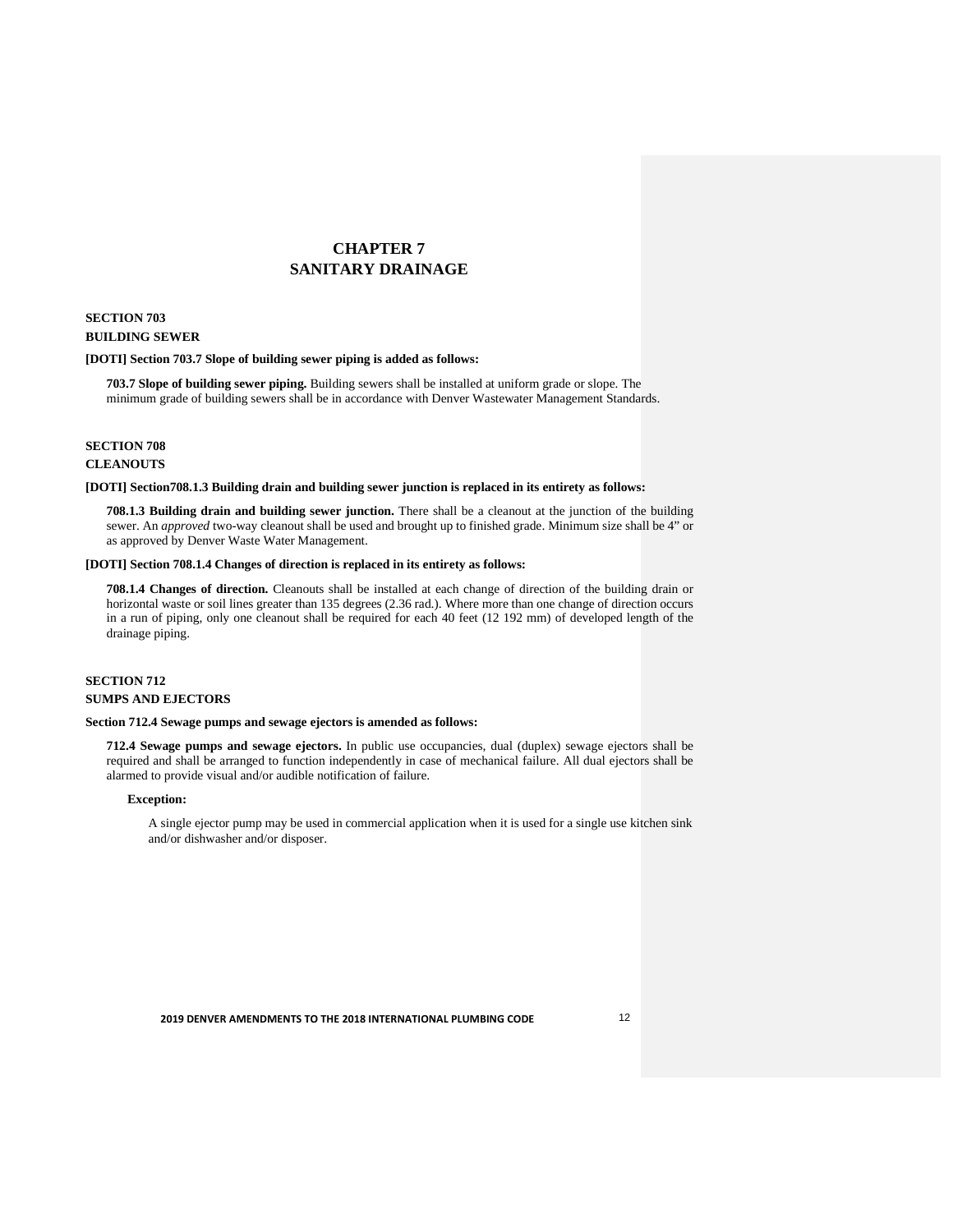# **CHAPTER 8 INDIRECT/SPECIAL WASTE**

# **SECTION 803 SPECIAL WASTES**

#### **[DW] Section 803.3 Cooling water is added as follows:**

 **803.3 Cooling water.** Domestic water used for cooling purposes shall be consumed or recycled and shall not be wasted to storm drain, above-ground drainage or below-ground drainage unless specifically approved by Denver Water.

# **Exception:**

Diesel driven fire pump.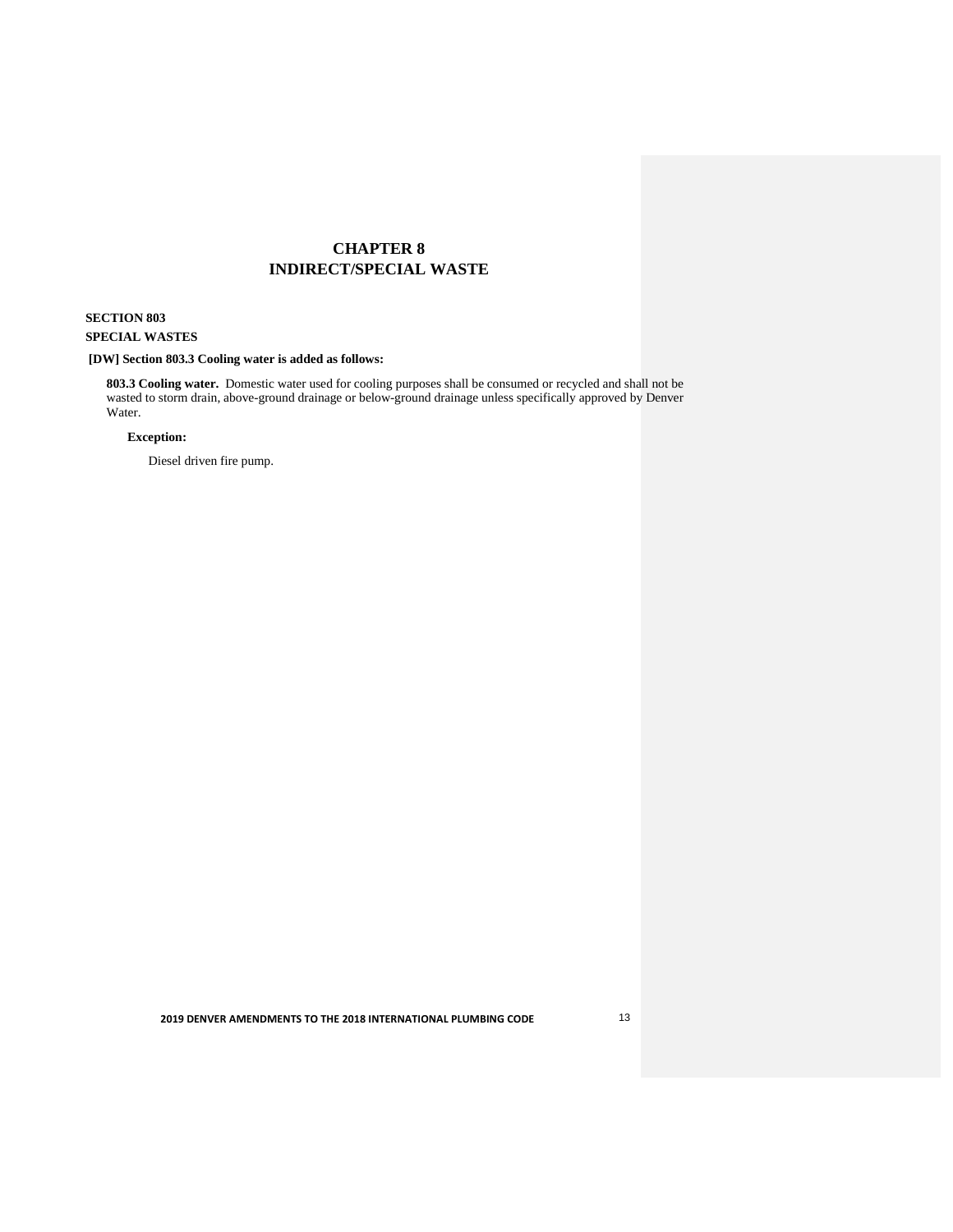# **CHAPTER 9 VENTS**

### **SECTION 903 VENT TERMINALS**

Section 9034.1 Roof extension is replaced in its entirety as follows:  **Commented [SM8]:** New Section 903 added to IMC, this

**9034.1 Roof extension.** All open vent pipes that extend through a roof shall be terminated at least 12 inches mm) above the roof, except that where a roof is to be used for any purpose other than weather protection, the vent extensions shall be run at least 7 feet (2134 mm) above the roof.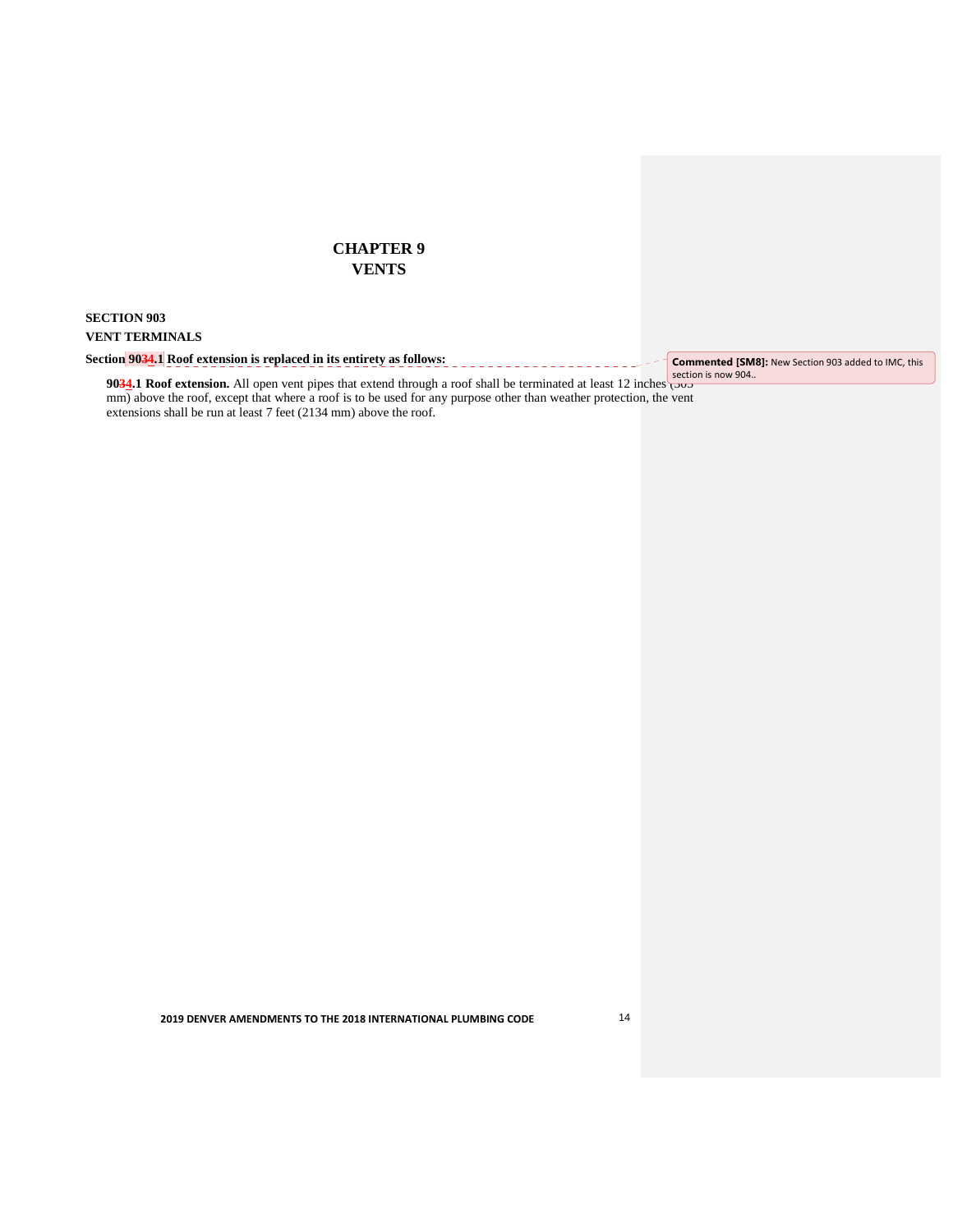# **CHAPTER 10 TRAPS, INTERCEPTORS AND SEPARATORS**

# **SECTION 1003 INTERCEPTORS AND SEPARATORS**

#### **[DOTI] Section 1003.2 Approval is replaced in its entirety as follows:**

**1003.2 Approval.** The size, type and location of each interceptor and of each separator shall be designed and installed in accordance with the manufacturers' instructions and the requirements of this section based on the anticipated conditions of use. Wastes that do not require treatment or separation shall not be discharged into any interceptor or separator. Prior to installation of any interceptor or separator and their associated piping, plans shall be submitted to Denver Wastewater Management for approval.

#### **Section 1003.3 Grease interceptors is deleted in its entirety and replaced as follows:**

 **1003.3 Grease interceptors.** Grease interceptors shall comply with the requirements of the Wastewater Management Division, the Department of Public Health & Environment, and this section.

 **1003.3.1 Grease interceptors and automatic grease removal devices required.** A grease interceptor shall be required to receive the drainage from all fixtures, drains, and equipment located in commercial kitchen areas and warewashing areas.

### **Exceptions:**

- 1) Bars and beverage stations that are not within the kitchen area.
- 2) Where approved by the Wastewater Management Division.

 **1003.3.2 Food waste disposers.** Food waste disposers in commercial kitchens shall be routed through the grease interceptor. Exception: Food waste disposers dedicated to vegetable preparation, and where other means of disposal of meats, oil, and grease waste is provided.

 **1003.3.3 Grease interceptor capacity.** Grease interceptors shall be sized in accordance with the procedures established by the Wastewater Management Division.

 **1003.3.4 Hydromechanical grease interceptors and automatic grease removal devices.** Hydromechanical grease interceptors and automatic grease removal devices shall not be allowed, except as *approved* under the provisions of Section 106 of the Administration of the Denver Building Code.

 **1003.3.5 Sewage ejectors.** Sewage ejectors shall not be installed upstream of grease interceptors.

#### **Section 1005 Abandoned interceptors is added as follows:**

### **SECTION 1005**

# **ABANDONED INTERCEPTORS**

 **[DOTI] 1005.1 Abandoned food/oil grease interceptors and sand/oil interceptors.** All food/oil/grease interceptors and sand/oil interceptors that are to be abandoned or by-passed, shall have all piping removed, the structure capped or plugged and the lid broken as to make it unusable. It shall be pumped clean and filled with granular material to satisfy Denver Wastewater Management standards.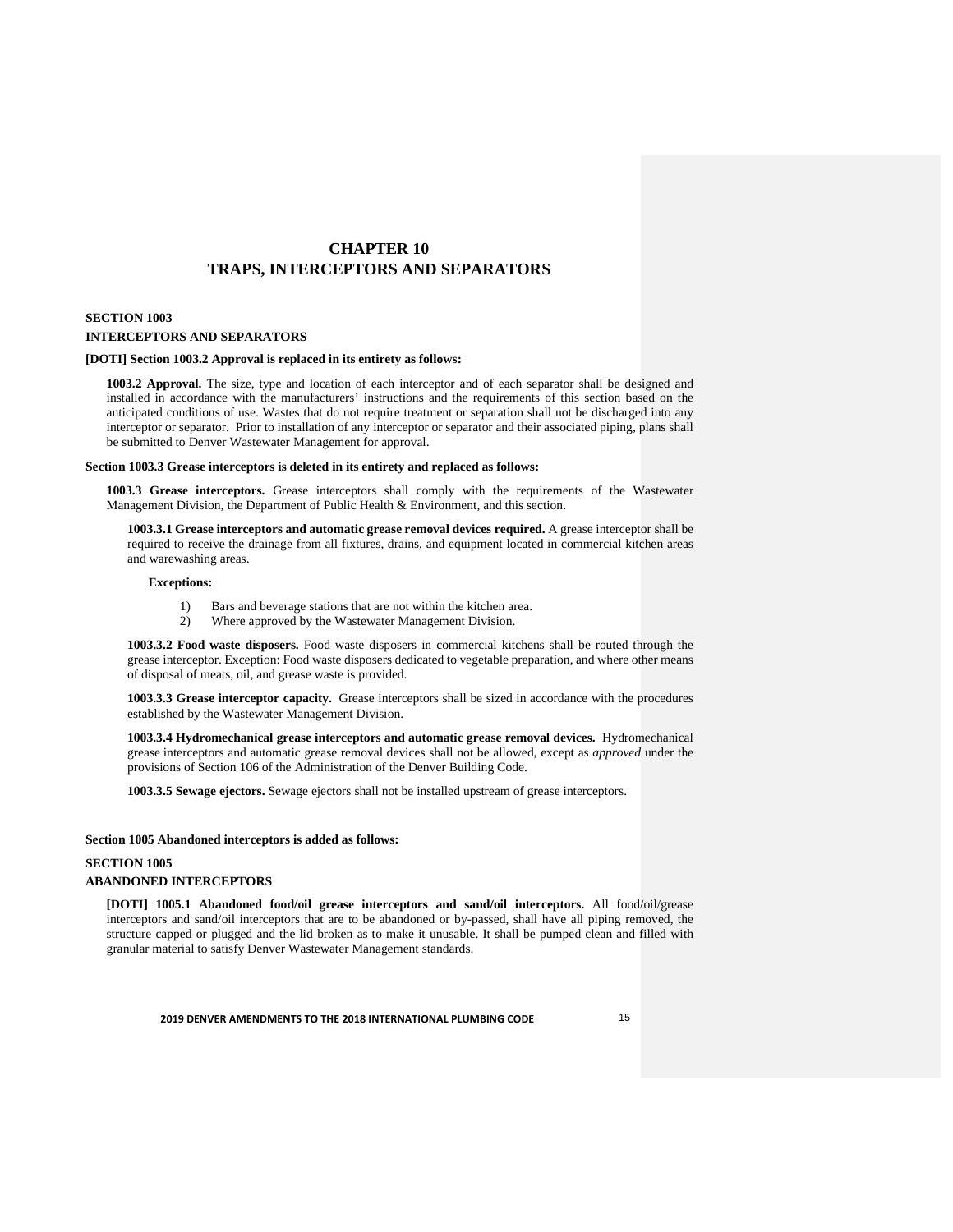# **CHAPTER 11 STORM DRAINAGE**

# **SECTION 1101 GENERAL**

#### **[DOTI] Section 1101.1 Scope is replaced in its entirety as follows:**

**1101.1 Scope.** The provisions of this chapter shall govern the materials, design, construction and installation of  storm drainage. That portion of the storm drainage system from the building to the public storm sewer shall be as required by Denver Wastewater Management.

#### **SECTION 1106**

 $\mathcal{L}$ 

#### **SIZE OF CONDUCTORS, LEADERS AND STORM DRAINS**

#### **Section 1106.1 General is replaced in its entirety as follows:**

**1106.1 General.** The size of the vertical conductors and leaders, building storm sewers and any horizontal branches  of such drains shall be based on  $3$  inch  $(7.6 \text{ mm})$   $2.4$  inch  $(61 \text{ mm})$  rainfall per hour per figure 1106.1(1).

| Section 1106.2.42 Alternative storm drain sizing is added as follows:                                                                         | Commented [SM9]: A new 1106.2.1 for rainfall rate     |
|-----------------------------------------------------------------------------------------------------------------------------------------------|-------------------------------------------------------|
|                                                                                                                                               | conversion method was added. This section now becomes |
| 1106.2.12 Alternative storm drain sizing. The size of the building <i>storm drain</i> , building storm <i>sewer</i> and $\frac{10622}{10622}$ |                                                       |

1106.2.<sup>12</sup> Alternative storm drain sizing. The size of the building *storm drain*, building storm *sewer* and  $\frac{106.2.2}{1106.2.2}$  horizontal branches having a slope of one-half unit or less vertically in 12 units hori be based on the maximum projected roof area in accordance with Table 1106.2.<sup>12</sup>. The minimum slope of horizontal branches shall be one-eighth unit vertical in 12 units horizontal (1-percent slope) unless otherwise *approved*.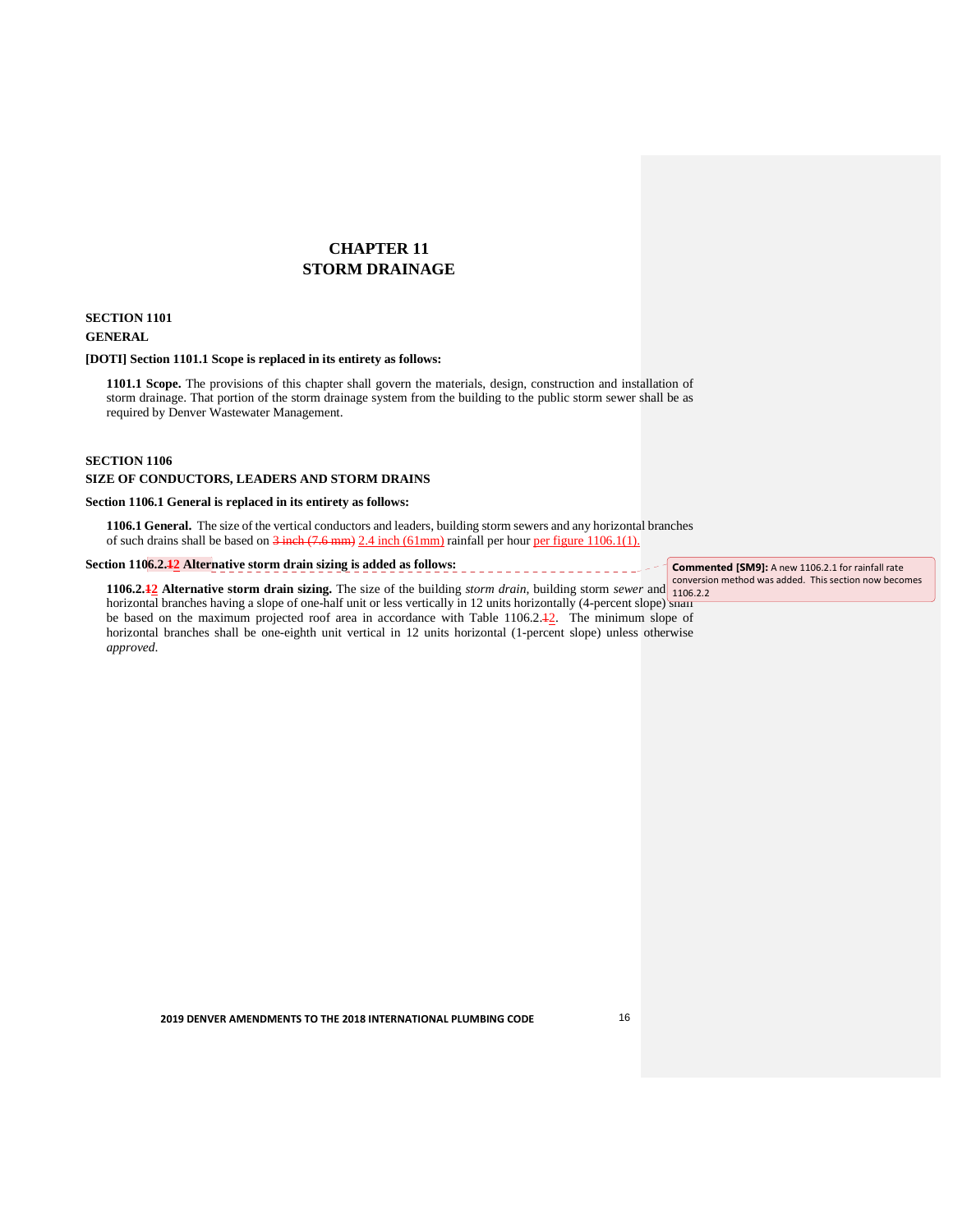#### **Table [1106.2.12](https://1106.2.12) Size of horizontal storm drainage piping is added as follows:**

#### HORIZONTALLY PROJECTED ROOF AREA (square feet) **SIZE OF<br>HORIZONTAL<br>PIPING<br>(inches)** Rainfall rate (inches per hour)  $\overline{1}$  $\overline{\mathbf{2}}$  $\overline{\mathbf{3}}$  $\overline{a}$ 5 6  $^{1}\!/_{8}$  unit vertical in 12 units horizontal (1-percent slope)  $\overline{\mathbf{3}}$ 3,288 1,644 1,096 822 657 548  $\begin{array}{c} 4 \\ 5 \end{array}$ 7,520<br>13,360 3,760<br>6,680 2,506 1,800<br>3,340 1,504<br>2,672  $1,253$ <br>2,227 4,453 21,400<br>46,000 4,280<br>9,200 3,566<br>7,600 6 10,700 7,133 5.350 11,500 23,000 15,330  $\begin{array}{c} 8 \\ 10 \\ 12 \\ 15 \end{array}$ 82,800<br>133,200 41,400 27,600<br>44,400 20,700<br>33,300 16,580<br>26,650 13,800<br>22,200 218,000 109,000 72,800 59,500 47,600 39,650  $^{1}/_{4}$  unit vertical in 12 units horizontal (2-percent slope)  $\ensuremath{\mathsf{3}}$ 4,640 2,320 1,546 1,160 928 773 10,600<br>18,880 3,533<br>6,293 2,650<br>4,720 2,120<br>3,776 1,766<br>3,146  $\sqrt{4}$ 5,300 9,440 5 30,200<br>65,200 10,066<br>21,733 5,033<br>10,866  $\boldsymbol{6}$ 15,100 7,550 6,040 16,300 32,600 13,040 8 58,400 29,200<br>47,000 23,350  $\frac{10}{12}$ 116,800 38,950 19,450 188,000 31,350 62,600  $15$ 336,000 168,000 112,000 84,000 67,250 56,000  $\frac{1}{2}$  unit vertical in 12 units horizontal (4-percent slope) 6,576 3,288 2.295 1,644 1,310  $\frac{3}{4}$ 1,096 15,040 7,520 5,010 3,760 3,010 2,500  $4,450$ <br> $7,140$ 26,720  $\overline{5}$ 13,360 8.900 6.680 5.320 42,800 21,400 13,700 10,700 8,580 6 8 92,000 46,000 30.650 23,000 18,400 15,320 171,600 41,400 10 85,800 55,200 33,150 27,600

88,800

158,800

# **SIZE OF HORIZONTAL STORM DRAINAGE PIPING TABLE [1106.2.12](https://1106.2.12)**

For SI: 1 inch = 25.4 mm, 1 square foot =  $0.0929$  m<sup>2</sup>.

266,400

476,000

 $12$ 

15

#### **Section 1106.3.1 Alternative vertical leader sizing is added as follows:**

133,200

238,000

 **1106.3.1 Alternative vertical leader sizing.** Vertical conductors and leaders shall be sized for the maximum projected roof area, in accordance with Tables 1106.3.1(1) and 1106.3.1(2)

66,600

119,000

53,200

95,300

44,400<br>79,250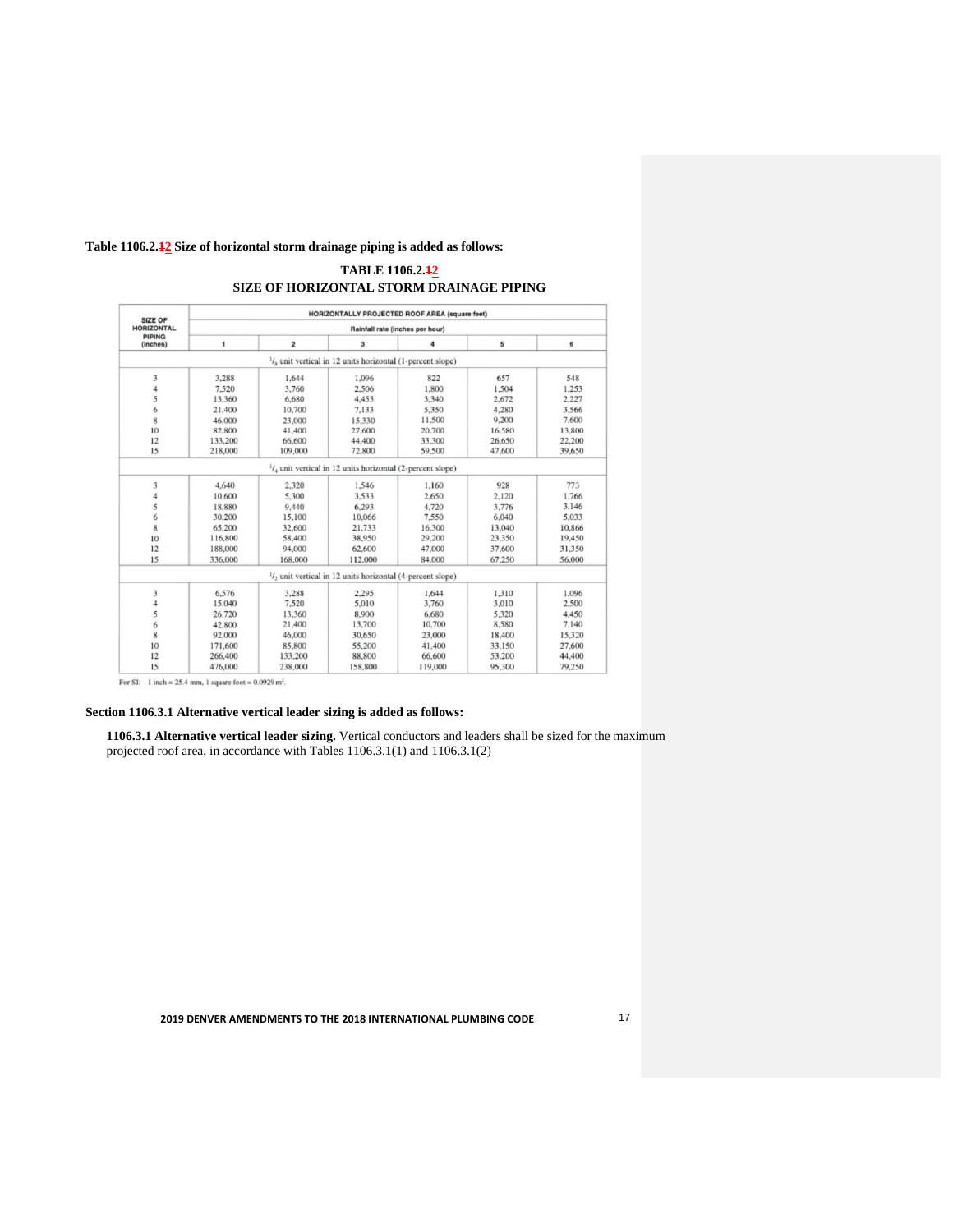#### **Table 1106.3.1(1) and 1006.3.1(2) is added as follows:**

 **TABLE 1106.3.1(1) SIZE OF CIRCULAR VERTICAL CONDUCTORS AND LEADERS** 

|                                        |         |                                 |        |        | HORIZONTALLY PROJECTED ROOF AREA (square feet) |        |        |        |        |        |        |       |
|----------------------------------------|---------|---------------------------------|--------|--------|------------------------------------------------|--------|--------|--------|--------|--------|--------|-------|
| <b>DIAMETER OF</b>                     |         | Rainfall rate (inches per hour) |        |        |                                                |        |        |        |        |        |        |       |
| <b>LEADER</b><br>(inches) <sup>a</sup> |         | $\overline{\mathbf{2}}$         | 3      | 4      | 5                                              | 6      | 7      | 8      | 9      | 10     | 11     | 12    |
| 2                                      | 2.880   | 1,440                           | 960    | 720    | 575                                            | 480    | 410    | 360    | 320    | 290    | 260    | 240   |
| 3                                      | 8,800   | 4,400                           | 2,930  | 2.200  | 1.760                                          | 1.470  | 1.260  | 1,100  | 980    | 880    | 800    | 730   |
| 4                                      | 18,400  | 9,200                           | 6.130  | 4.600  | 3,680                                          | 3,070  | 2,630  | 2,300  | 2,045  | 1.840  | 1,675  | 1,530 |
| 5                                      | 34,600  | 17.300                          | 11.530 | 8,650  | 6,920                                          | 5.765  | 4.945  | 4.325  | 3,845  | 3,460  | 3.145  | 2,880 |
| 6                                      | 54,000  | 27,000                          | 17,995 | 13,500 | 10,800                                         | 9,000  | 7.715  | 6.750  | 6,000  | 5.400  | 4.910  | 4,500 |
| 8                                      | 116,000 | 58,000                          | 38,660 | 29,000 | 23,200                                         | 19,315 | 16,570 | 14,500 | 12,890 | 11,600 | 10,545 | 9,600 |

For SI: 1 inch = 25.4 mm, 1 square foot = 0.0929 m<sup>3</sup>.<br>a. Sizes indicated are the diameter of circular piping. This table is applicable to piping of other shapes, provided the cross-sectional shape fully encloses a circle

| <b>TABLE 1106.3.1(2)</b>                            |
|-----------------------------------------------------|
| SIZE OF RECTANGULAR VERTICAL CONDUCTORS AND LEADERS |

| <b>DIMENSIONS OF</b><br><b>COMMON LEADER SIZES</b><br>width x length (inches) <sup>a</sup> | <b>HORIZONTALLY PROJECTED ROOF AREA (square feet)</b> |                                 |        |        |        |        |                |        |        |        |       |       |  |  |
|--------------------------------------------------------------------------------------------|-------------------------------------------------------|---------------------------------|--------|--------|--------|--------|----------------|--------|--------|--------|-------|-------|--|--|
|                                                                                            |                                                       | Rainfall rate (inches per hour) |        |        |        |        |                |        |        |        |       |       |  |  |
|                                                                                            | 1                                                     | $\overline{2}$                  | 3      | 4      | 5      | 6      | $\overline{7}$ | 8      | 9      | 10     | 11    | 12    |  |  |
| $1^{3}/_{4} \times 2^{1}/_{2}$                                                             | 3,410                                                 | 1,700                           | 1.130  | 850    | 680    | 560    | 480            | 420    | 370    | 340    | 310   | 280   |  |  |
| $2 \times 3$                                                                               | 5,540                                                 | 2,770                           | 1,840  | 1,380  | 1,100  | 920    | 790            | 690    | 610    | 550    | 500   | 460   |  |  |
| $2^{3}/_{4} \times 4^{1}/_{4}$                                                             | 12,830                                                | 6,410                           | 4,270  | 3,200  | 2.560  | 2,130  | 1,830          | 1,600  | 1.420  | 1,280  | 1,160 | 1,060 |  |  |
| $3 \times 4$                                                                               | 13,210                                                | 6,600                           | 4.400  | 3.300  | 2.640  | 2,200  | 1,880          | 1,650  | 1,460  | 1,320  | 1,200 | 1.100 |  |  |
| $3^{1}/_{2} \times 4$                                                                      | 15,900                                                | 7,950                           | 5,300  | 3,970  | 3,180  | 2,650  | 2,270          | 1.980  | 1,760  | 1,590  | 1,440 | 1,320 |  |  |
| $3^{1}/_{2} \times 5$                                                                      | 21,310                                                | 10,650                          | 7,100  | 5,320  | 4.260  | 3.550  | 3,040          | 2,660  | 2,360  | 2,130  | 1,930 | 1,770 |  |  |
| $3^{3}/_{4} \times 4^{3}/_{4}$                                                             | 21,960                                                | 10,980                          | 7,320  | 5.490  | 4.390  | 3,660  | 3.130          | 2.740  | 2.440  | 2,190  | 1.990 | 1.830 |  |  |
| $3^{3}/_{4} \times 5^{1}/_{4}$                                                             | 25.520                                                | 12,760                          | 8.500  | 6,380  | 5.100  | 4.250  | 3.640          | 3.190  | 2,830  | 2,550  | 2.320 | 2,120 |  |  |
| $3^{1}/_{2} \times 6$                                                                      | 27,790                                                | 13,890                          | 9,260  | 6,940  | 5,550  | 4,630  | 3,970          | 3,470  | 3,080  | 2,770  | 2,520 | 2,310 |  |  |
| $4 \times 6$                                                                               | 32,980                                                | 16,490                          | 10,990 | 8,240  | 6,590  | 5.490  | 4,710          | 4.120  | 3.660  | 3,290  | 2,990 | 2,740 |  |  |
| $5^{1}/_{2} \times 5^{1}/_{2}$                                                             | 44,300                                                | 22,150                          | 14,760 | 11,070 | 8,860  | 7,380  | 6,320          | 5,530  | 4.920  | 4,430  | 4,020 | 3,690 |  |  |
| $7\frac{1}{2} \times 7\frac{1}{2}$                                                         | 100,500                                               | 50,250                          | 33,500 | 25,120 | 20,100 | 16,750 | 14,350         | 12,560 | 11,160 | 10,050 | 9,130 | 8,370 |  |  |

a. Sizes indicated are nominal width  $\times$  length of the opening for rectangular piping. <br> b. For shapes not included in this table, Equation 11-1 shall be used to determine the equivalent circular diameter,<br>  $D_c$  of recta

 $D_e=[{\rm width}\times {\rm length}]^{1/2}$  (Equation 11-1)

where:

 $D_e$  = equivalent circular diameter and  $D_{e\prime}$  width and length are in inches.